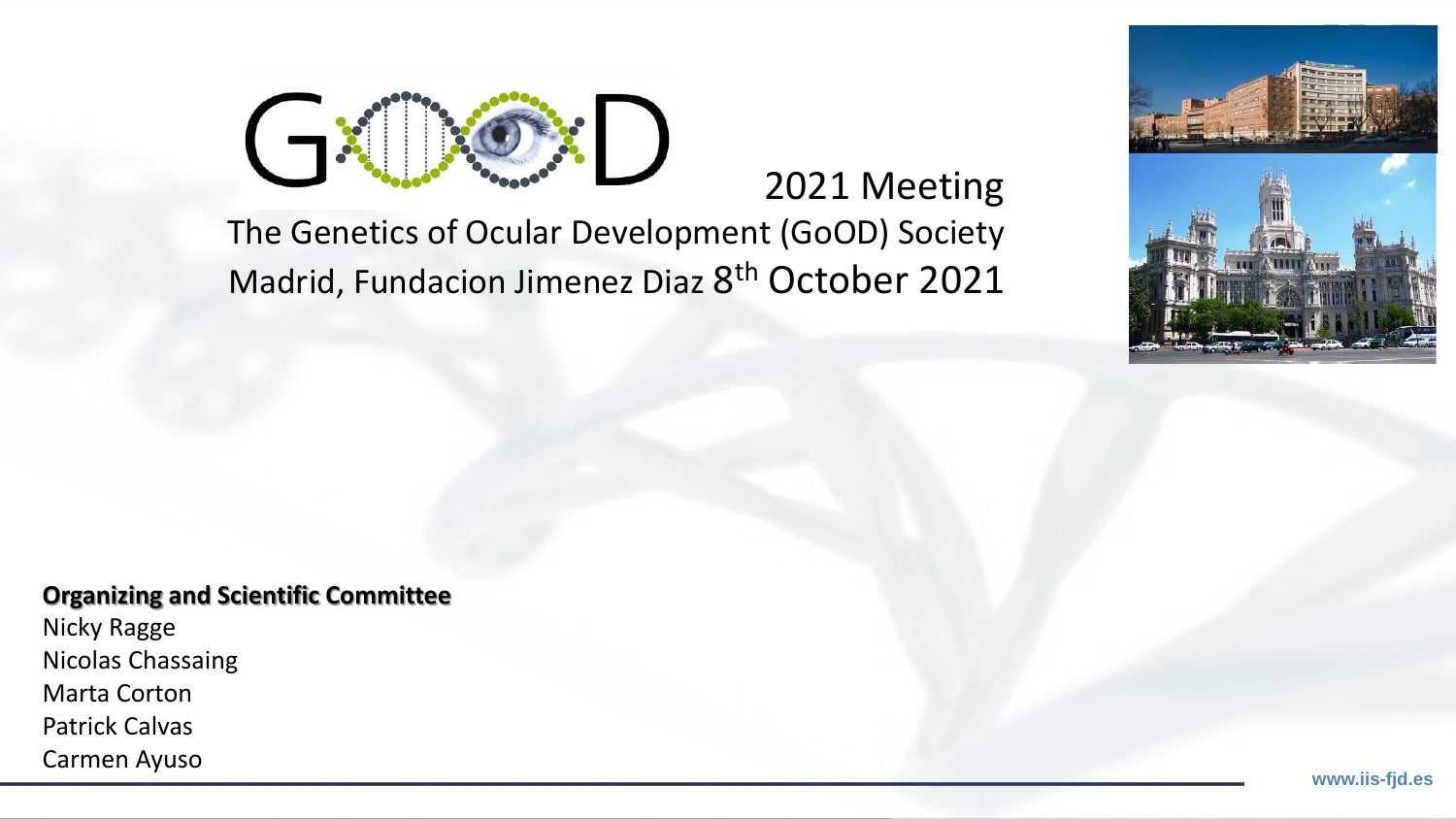

### 2021 Meeting

### The Genetics of Ocular Development (GoOD) Society Madrid, Fundacion Jimenez Diaz 8<sup>th</sup> October 2021

# Welcome

Prof Nicky Ragge Organizer

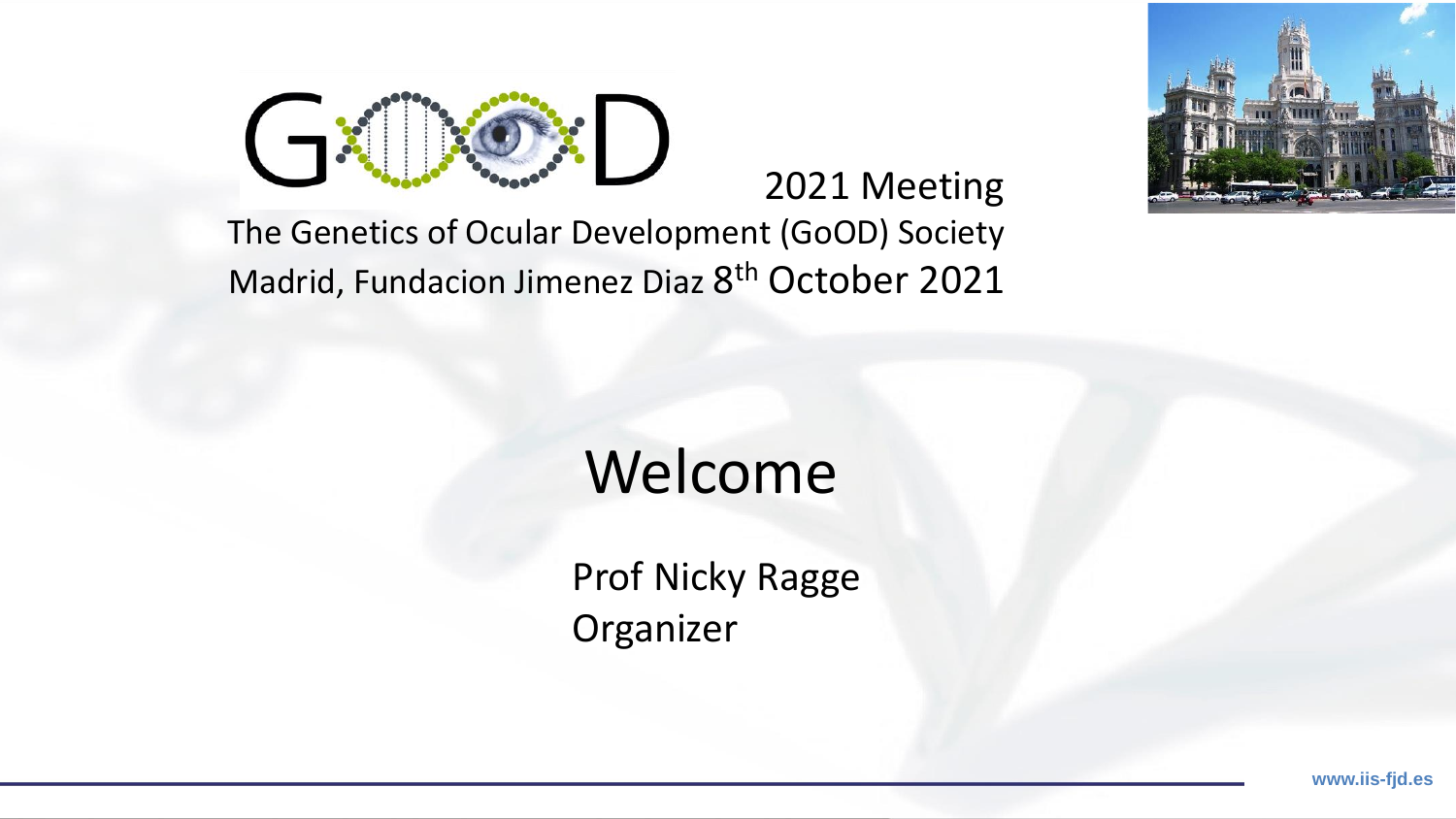



## The Genetics of Ocular Development (GoOD) Society Madrid, Fundacion Jimenez Diaz 8<sup>th</sup> October 2021

#### **Support and Technical Team**

Lidiya Talbot Dorine Bax Pablo Minguez Nuria Gorriz Mª Dolores Gomez Lidia Fdez-Caballero Dptment of IIS FJD Management Dptment of FJD Informatics and Systems

#### **Organizing and Scientific Committee**

Nicky Ragge Nicolas Chassaing Marta Corton Patrick Calvas Carmen Ayuso

2021 Meeting

**Moderators** Elfride de Baere Sandro Banfi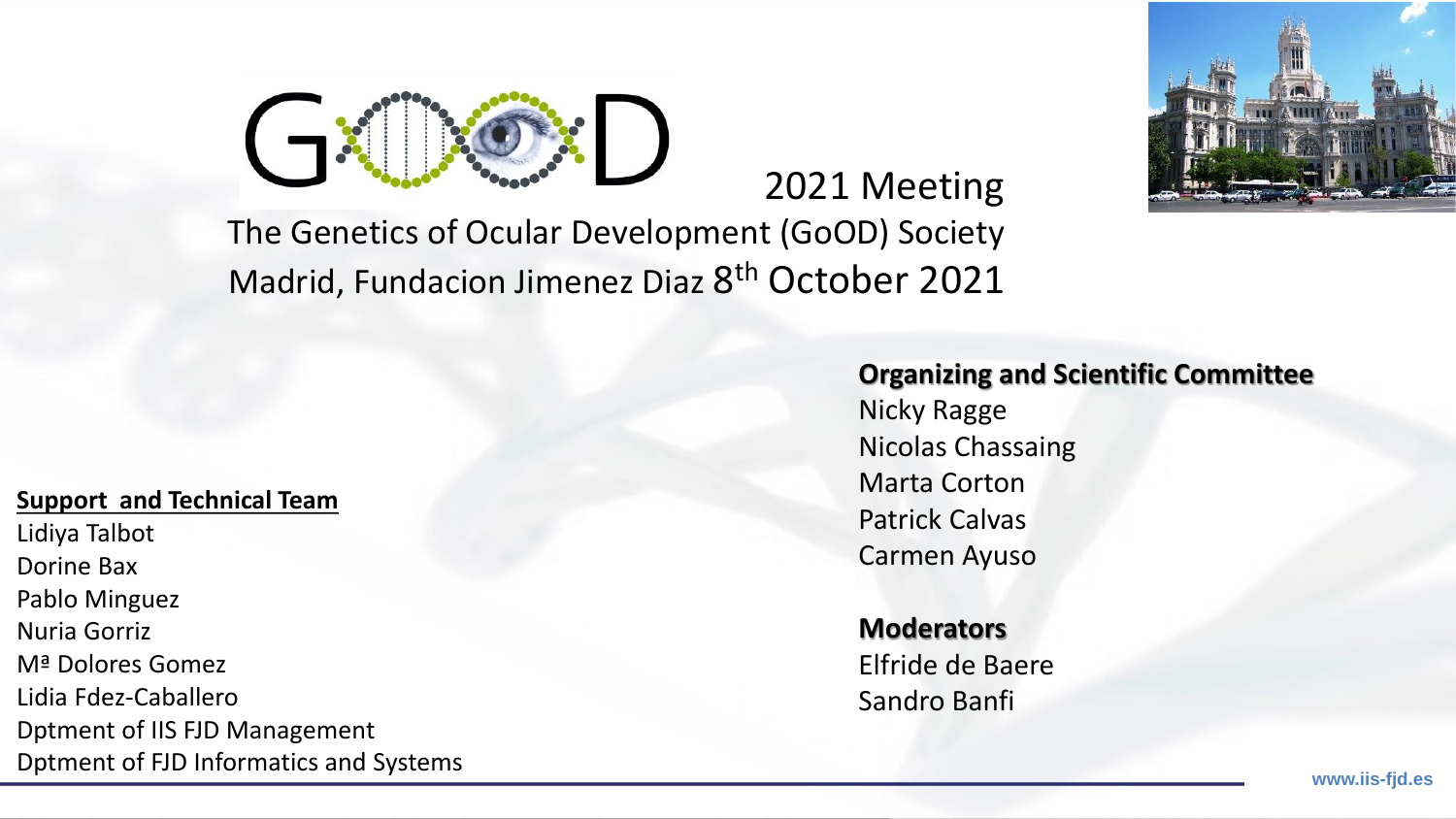





**Fundación Jiménez Díaz** Grupo *Q*uironsalud

Wellcome Dr Carmen Ayuso. Host organizer, Fundacion Jimenez Diaz

Fundacion Jimenez Diaz , tertiary University Hospital, dedicated to Clinical care, Research and University training

~ 1M inhabitants' population , 650 beds, funded in 1955

School of Medicine, UAM ; School of Nurses, Post graduate training, MIR program

Health Research Institute acreditated by the Ministry of Science: basic, clinical, epidemiological and health services investigations.



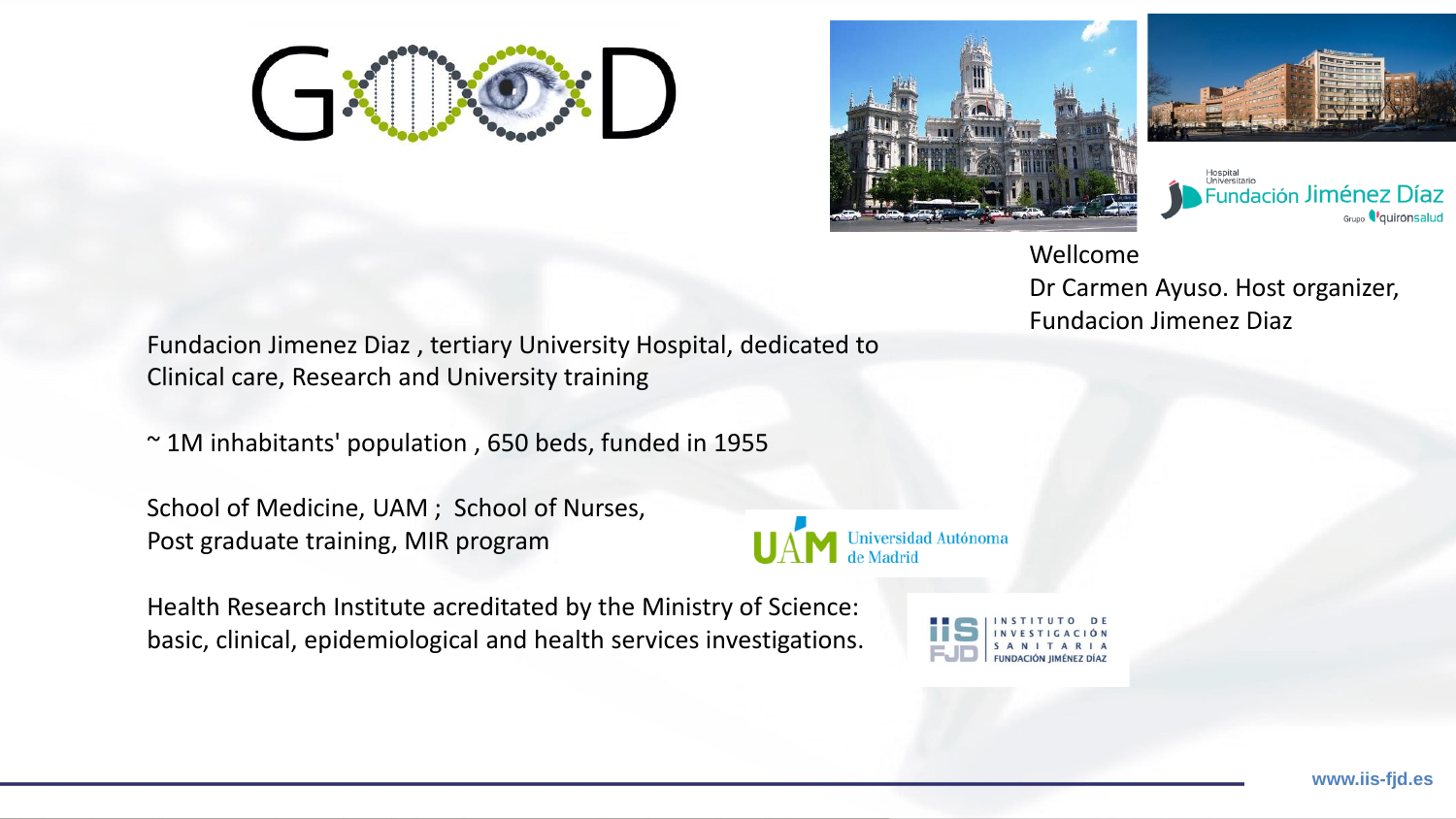



Dr Marta Cortón Host organizer Fundacion Jimenez Diaz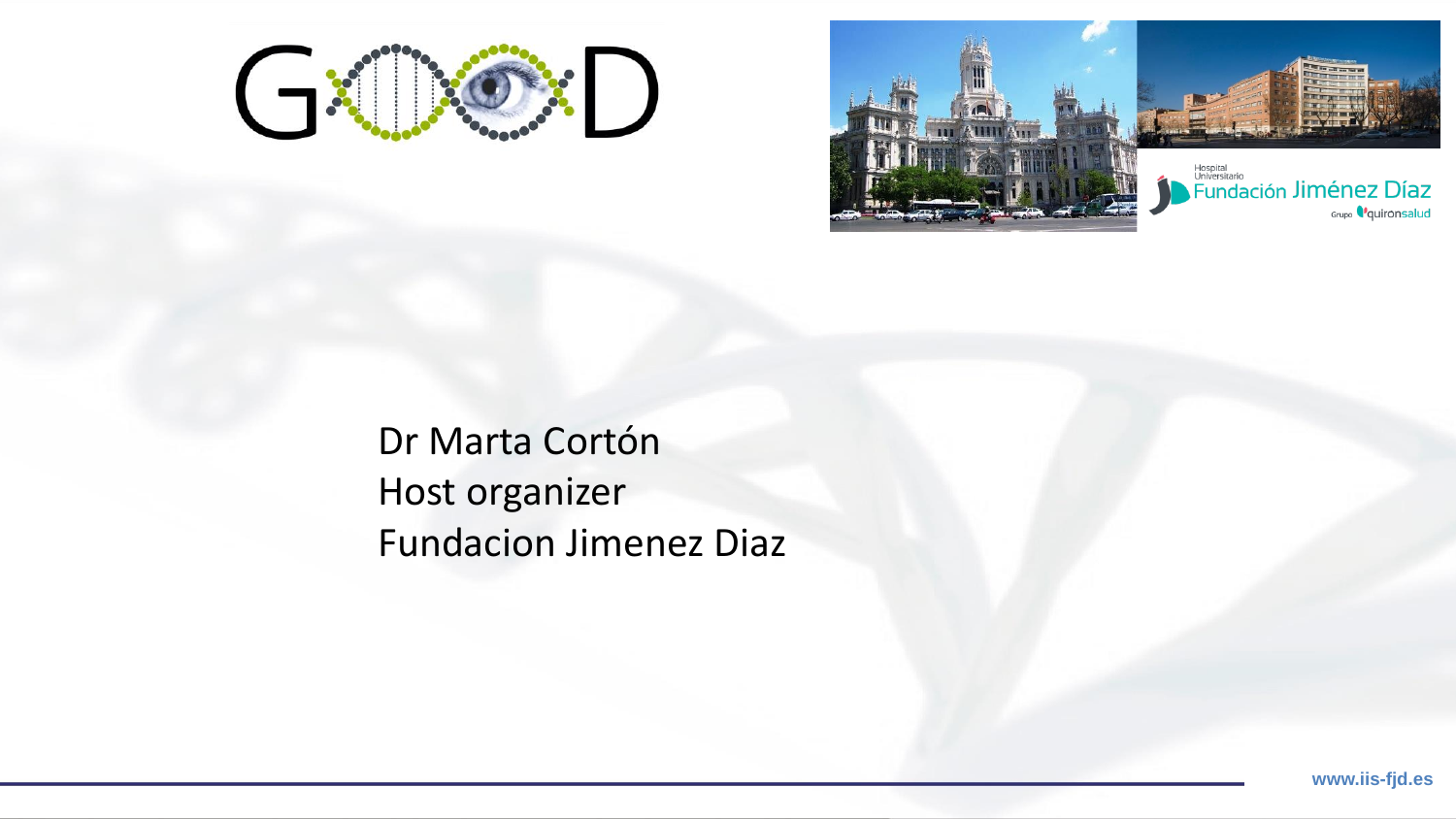

2021 Meeting The Genetics of Ocular Development (GoOD) Society Madrid, Fundacion Jimenez Diaz 8th October 2021

### FOR SPEAKERS

- Each speaker should turn on the micro and the video at the moment of his/her talk.
- Each speaker should have prepared the presentation file to be uploaded by him/herself.
- If there are any uploading issues, the technical staff will upload it for you.
- Due to our tight schedule today, speakers must stick to the time assigned for their talk.

#### FOR ALL THE AUDIENCE

- For confidentiality reasons, please do not record the sessions.

- At the beginning of the sessions, you should confirm your attendance using a form that will appear on your screen or a QR code that will appear in the chat.